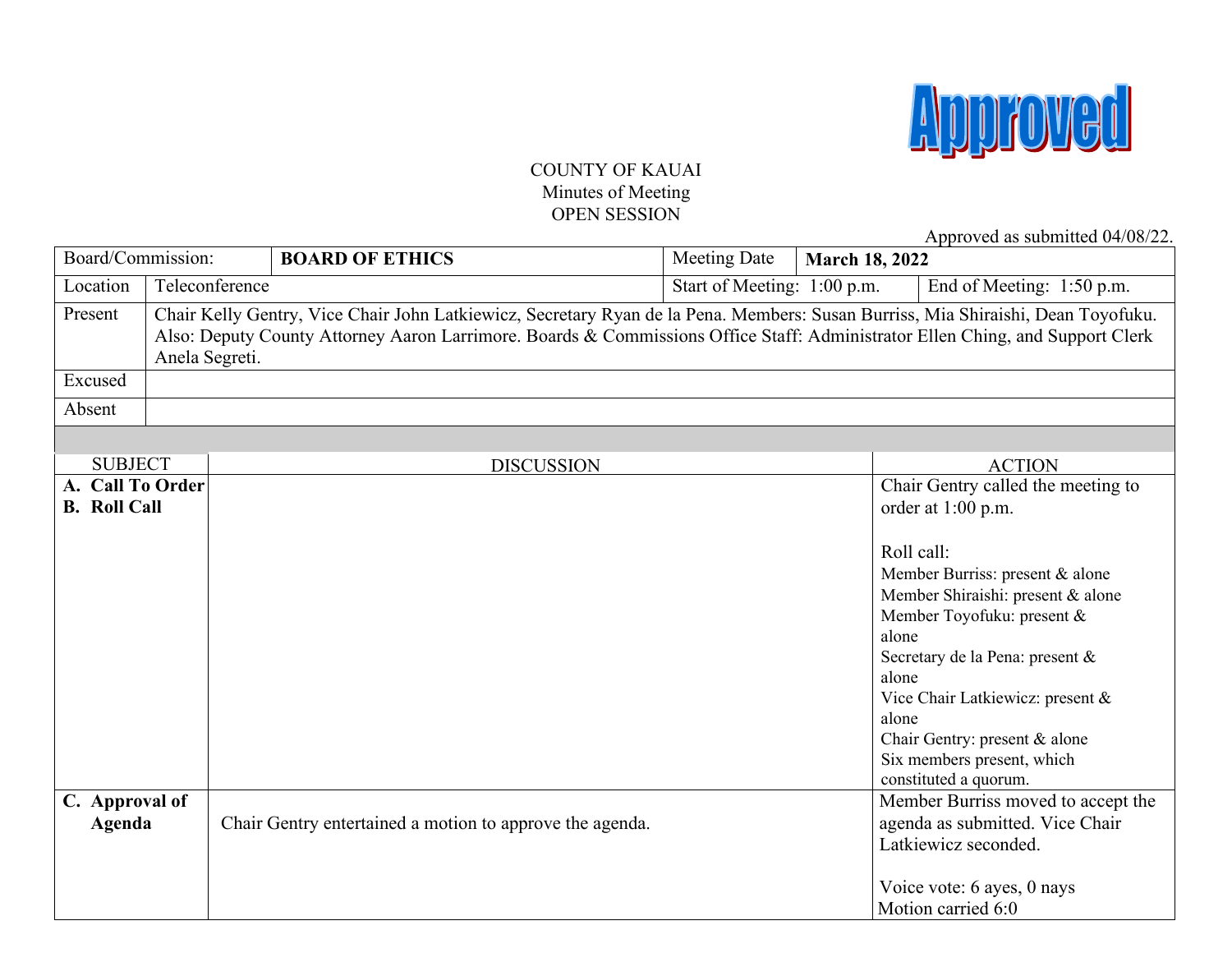## Board of Ethics Page 2 Open Session March 18, 2022

| <b>SUBJECT</b>        | <b>DISCUSSION</b>                                                     | <b>ACTION</b>                                    |
|-----------------------|-----------------------------------------------------------------------|--------------------------------------------------|
| D. Approval of        | Open Session Minutes of February 18, 2022                             | Member Burriss moved to accept the               |
| <b>Minutes</b>        |                                                                       | minutes as presented. Secretary de la            |
|                       | Chair Gentry entertained a motion to accept the minutes as presented. | Pena seconded.                                   |
|                       |                                                                       |                                                  |
|                       |                                                                       | Voice vote: 6 ayes, 0 nays                       |
|                       |                                                                       | Motion carried 6:0                               |
| E. Public             | None                                                                  |                                                  |
| <b>Testimony</b>      |                                                                       |                                                  |
| F. Communication None |                                                                       |                                                  |
|                       |                                                                       |                                                  |
|                       |                                                                       |                                                  |
| G. Request for        | None                                                                  |                                                  |
| <b>Advisory</b>       |                                                                       |                                                  |
| Opinion               |                                                                       |                                                  |
| H. Business           | None                                                                  |                                                  |
|                       |                                                                       |                                                  |
| I. Disclosures        | Employees:                                                            | Secretary de la Pena moved to                    |
|                       | Ernest Barreira, Assistant Chief Procurement Officer                  | approve disclosures #1-#6, #8-#10, $\&$          |
|                       | Romio Idica, Planner IV                                               | #12. Vice Chair Latkiewicz                       |
|                       | Alan Clinton, Administrative Planning Officer                         | seconded.                                        |
|                       | Nalani Brun, Director, Office of Economic Development<br>4.           |                                                  |
|                       | Marie Williams, Planning Program Manager<br>5.                        | Voice vote: 6 ayes, 0 nays                       |
|                       | Shelea Blackstad, Planner I<br>6.                                     | Motion carried 6:0                               |
|                       | Rebecca Like, Acting Prosecuting Attorney                             |                                                  |
|                       | Daniel Urwiler, Program Administrative Officer II<br>8.               | Member Burriss moved to send a                   |
|                       | 9. Kristi Mahi, Procurement and Specifications Specialist IV          | letter to #7 asking to update                    |
|                       | 10. Celia Wooton-Mahikoa, Executive on Transportation                 | disclosure with current office. Vice             |
|                       | 11. Patrick Henriques, Planning Inspector II                          | Chair Latkiewicz seconded.                       |
|                       | 12. Leonard Peters, Assistant Executive on Transportation             |                                                  |
|                       | 13. Stanley Olsen, Deputy Chief of Police                             |                                                  |
|                       | 14. Scott Shibuya, Construction Inspector III                         | Voice vote: 6 ayes, 0 nays<br>Motion carried 6:0 |
|                       | 15. Leolynne Escalona, Code Enforcement Officer                       |                                                  |
|                       |                                                                       |                                                  |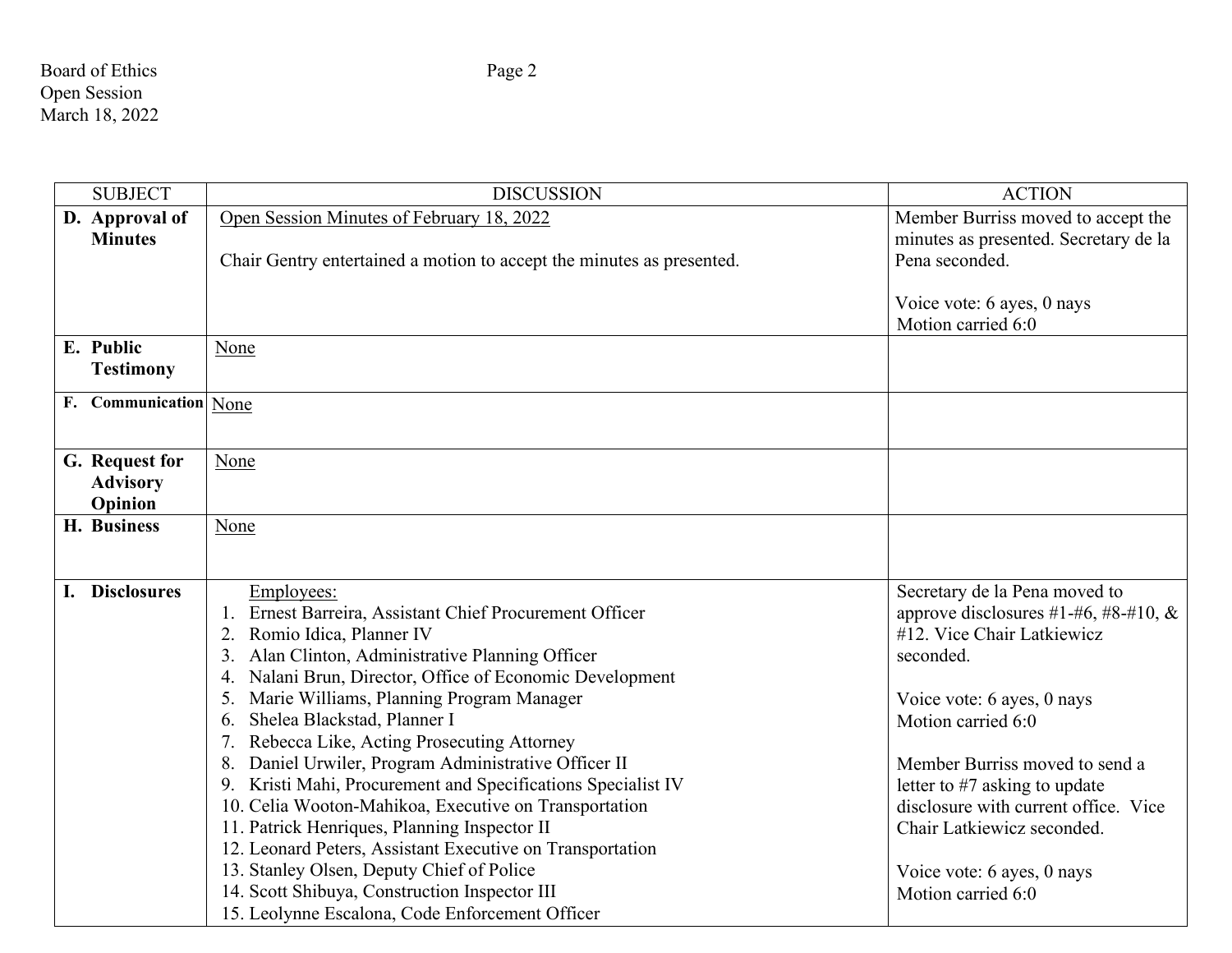### Board of Ethics Page 3 Open Session March 18, 2022

| <b>SUBJECT</b> | <b>DISCUSSION</b>                                           | <b>ACTION</b>                             |
|----------------|-------------------------------------------------------------|-------------------------------------------|
|                | 16. Joan Ludington, Planning Inspector III                  | Member Burriss moved to send a            |
|                | 17. Leslie Milnes, Planning Inspector                       | letter to $#11$ asking to include last    |
|                | 18. Joseph Perreira Jr, Construction Inspector III          | name of spouse. Member Shiraishi          |
|                | 19. Chad Yamamoto, Supervising Construction Inspector       | seconded.                                 |
|                | 20. Jeremy Lee, Vehicle Registration and Licensing Manager  |                                           |
|                | 21. Aaron Larrimore, Deputy County Attorney                 | Voice vote: 6 ayes, 0 nays                |
|                | 22. Marissa Valenciano, Planner IV                          | Motion carried 6:0                        |
|                | 23. Brayden Munar, Building Inspector                       |                                           |
|                | 24. Michael Moule, Civil Engineer VII                       | Secretary de la Pena moved to             |
|                | 25. Taj Leone, Building Inspector                           | approve disclosures #13-#17, #19-         |
|                | 26. Ryan Koga, Electrical Inspector                         | #24. Member Shiraishi seconded.           |
|                | 27. Vaughn Fernandez, Plumbing Inspector                    |                                           |
|                | 28. Michael Laureta, Planning Program Manager               | Voice vote: 6 ayes, 0 nays                |
|                | 29. Leo Sandoval-Reyes, Director of Liquor Control          | Motion carried 6:0                        |
|                | 30. Leonard Rapozo, Program Administrative Officer I        |                                           |
|                | 31. Francis Layaoen, Supervising Electrical Inspector       | Member Burriss moved to send a            |
|                | 32. Kaaina Hull, Planning Director                          | letter to $\#18$ asking to include income |
|                | 33. Leonora Kaiaokamalie, Planner VI                        | in Section III. Member Shiraishi          |
|                | 34. Ludvina Takahashi, County Executive on Aging            | seconded.                                 |
|                | 35. Sixto Agoto Jr., Senior Building Inspector              |                                           |
|                | 36. Juanito Rabaino, Building Inspector                     | Voice vote: 6 ayes, 0 nays                |
|                | 37. Kenneth Estes, Planner V                                | Motion carried 6:0                        |
|                | 38. Thomas Matsuyoshi, Supervising Plumbing Inspector       |                                           |
|                | 39. Dustin Moises, Civil Engineer VI                        | Member Burriss moved to approve           |
|                | 40. Michelle Lizama, Deputy Director                        | disclosures #26-#29, #31-#36.             |
|                | 41. Andres Emayo, Planning Inspector III                    | Member Toyofuku seconded.                 |
|                | 42. Donald Fujimoto, Civil Engineer VI                      |                                           |
|                | 43. Hope Stem, Procurement and Specifications Specialist IV | Voice vote: 6 ayes, 0 nays                |
|                | 44. Ronson Valdez, Building Inspector                       | Motion carried 6:0                        |
|                | 45. Stanford Lau, Plumbing Inspector                        |                                           |
|                | 46. Myles Hironaka, Planner VII                             | Member Burriss moved to send a            |
|                |                                                             | letter to #25 asking to clarify           |
|                | Volunteers:                                                 | commercial fishing business in            |
|                | 47. Bronson Bautista, Charter Review Commissioner           | Sections III and IV. Secretary de la      |
|                | 48. Jeffrey Iida, Civil Service Commissioner                | Pena seconded.                            |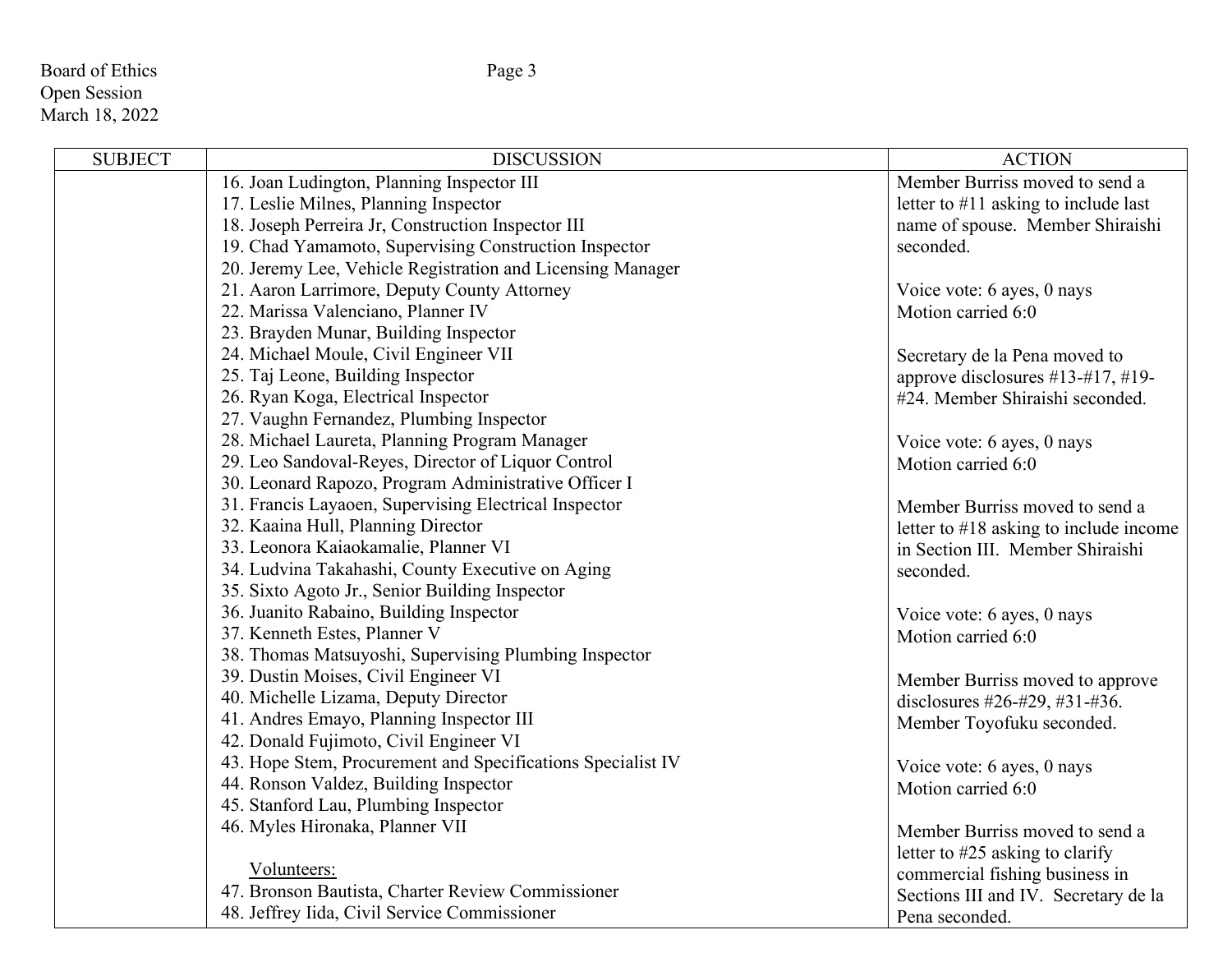# Board of Ethics Page 4 Open Session March 18, 2022

| <b>SUBJECT</b> | <b>DISCUSSION</b>                                                                                                                                                          | <b>ACTION</b>                                                                                                                                                     |
|----------------|----------------------------------------------------------------------------------------------------------------------------------------------------------------------------|-------------------------------------------------------------------------------------------------------------------------------------------------------------------|
|                | Chair Gentry explained that the Board will be reviewing the disclosures in groups of 12.<br>She entertained a motion for numbers 1-12. Board discussed numbers 1-12.       | Voice vote: 6 ayes, 0 nays<br>Motion carried 6:0                                                                                                                  |
|                | Chair Gentry entertained a motion for numbers 13-24. Board discussed numbers 13-24.<br>Chair Gentry entertained a motion for numbers 25-36. Board discussed numbers 25-36. | Member Burriss moved to send a<br>letter to #30 asking to clarify \$2000<br>noted in Section IV. Secretary de la                                                  |
|                | Chair Gentry entertained a motion for numbers 37-48. Board discussed numbers 37-48.                                                                                        | Pena seconded.                                                                                                                                                    |
|                |                                                                                                                                                                            | Voice vote: 6 ayes, 0 nays<br>Motion carried 6:0                                                                                                                  |
|                |                                                                                                                                                                            | Secretary de la Pena moved to<br>approve disclosures #37-#40, #42-<br>#43, and #46-#48. Member Shiraishi<br>seconded.                                             |
|                |                                                                                                                                                                            | Voice vote: 6 ayes, 0 nays<br>Motion carried 6:0                                                                                                                  |
|                |                                                                                                                                                                            | Member Burriss moved to send a<br>letter to #41 asking to note name of<br>Creditor in Section VI. Member<br>Shiraishi seconded.                                   |
|                |                                                                                                                                                                            | Voice vote: 6 ayes, 0 nays<br>Motion carried 6:0                                                                                                                  |
|                |                                                                                                                                                                            | Member Burriss moved to send a<br>letter to #44 asking to check the<br>second box and note position and<br>department in Section I. Member<br>Shiraishi seconded. |
|                |                                                                                                                                                                            | Voice vote: 6 ayes, 0 nays<br>Motion carried 6:0                                                                                                                  |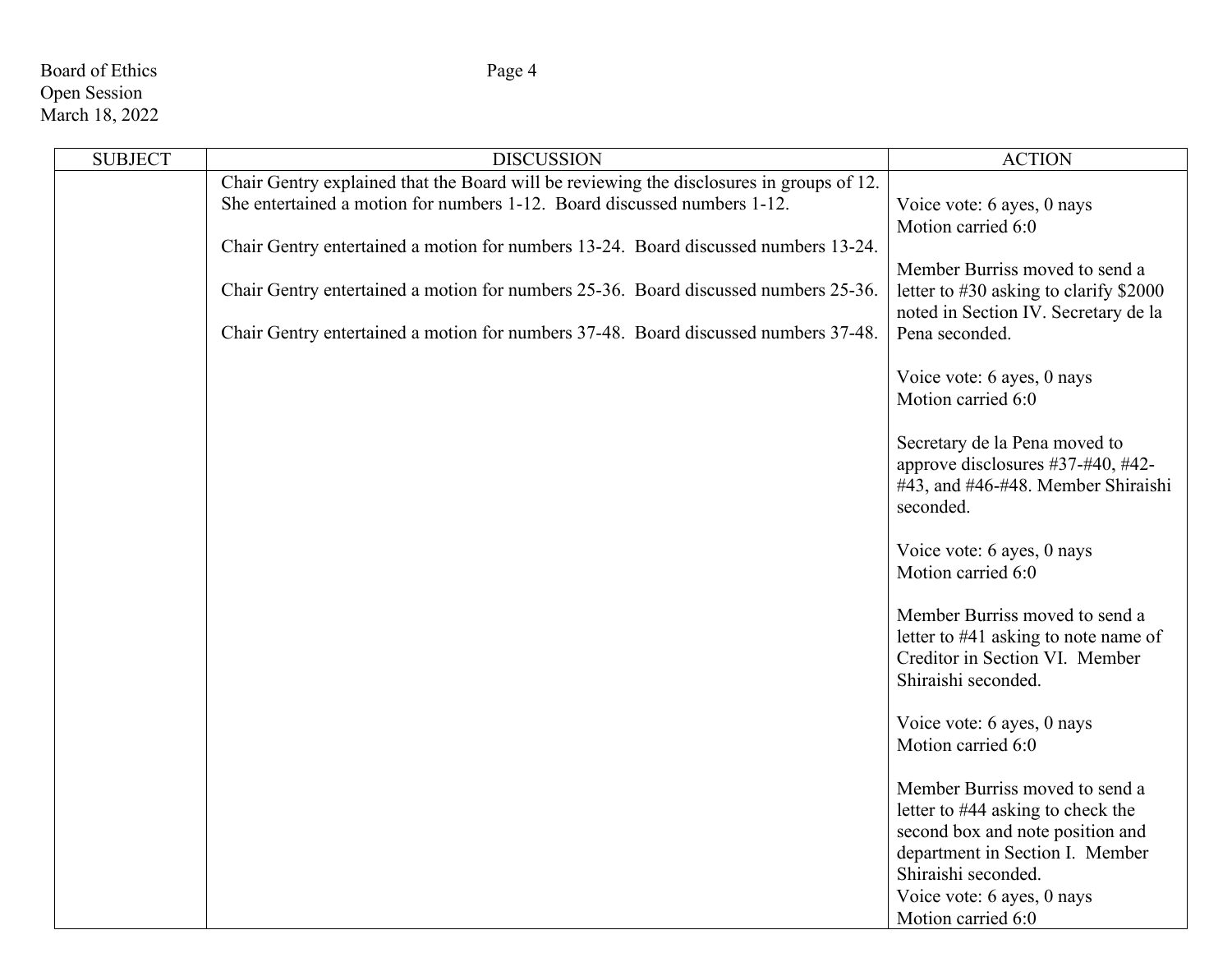## Board of Ethics Page 5 Open Session March 18, 2022

| <b>SUBJECT</b> | <b>DISCUSSION</b>                                                                                                                                                                   | <b>ACTION</b>                                                       |
|----------------|-------------------------------------------------------------------------------------------------------------------------------------------------------------------------------------|---------------------------------------------------------------------|
|                |                                                                                                                                                                                     | Member Burriss moved to send a                                      |
|                |                                                                                                                                                                                     | letter to #45 asking to check the                                   |
|                |                                                                                                                                                                                     | second box and note position and                                    |
|                |                                                                                                                                                                                     | department in Section I and note<br>income for each source noted in |
|                |                                                                                                                                                                                     | Section III. Member Shiraishi                                       |
|                |                                                                                                                                                                                     | seconded.                                                           |
|                |                                                                                                                                                                                     |                                                                     |
|                |                                                                                                                                                                                     | Voice vote: 6 ayes, 0 nays                                          |
|                |                                                                                                                                                                                     | Motion carried 6:0                                                  |
| J. Executive   | ES-003 Pursuant to Hawai'i Revised Statutes $\S 92-4$ , $\S 92-5(a)(4)$ , $\S 92-9(a)(1-4)$ and (b),                                                                                |                                                                     |
| <b>Session</b> | the purpose of this Executive Session is for the Board to approve or amend the Executive                                                                                            |                                                                     |
|                | Session Minutes of February 18, 2022, and to consult with its attorney on issues                                                                                                    |                                                                     |
|                | pertaining to the Board's powers, duties, privileges, immunities, and /or liabilities as they                                                                                       |                                                                     |
|                | may relate to this item.                                                                                                                                                            |                                                                     |
|                | ES-002 BOE 2022-01 Pursuant to Hawai'i Revised Statutes §92-4 and §92-5 (a) and (2)                                                                                                 |                                                                     |
|                | and (4), the purpose of this Executive Session is for discussion and possible action on a                                                                                           |                                                                     |
|                | notarized formal complaint received February 8, 2021, charging that an employee or                                                                                                  |                                                                     |
|                | officer of the County has breached the Code of Ethics as set forth in the Kaua'i County                                                                                             |                                                                     |
|                | Charter section 20.02 B, 20.02 E and 20.02 F.                                                                                                                                       |                                                                     |
|                |                                                                                                                                                                                     |                                                                     |
|                | No officer or employee of the county shall:                                                                                                                                         |                                                                     |
|                |                                                                                                                                                                                     |                                                                     |
|                | B. Disclose information which, by law or practice, is not available to the public and<br>which the officer or employee acquires in the course of the officer or employee's official |                                                                     |
|                | duties or use such information for the officer or employee's personal gain or for the                                                                                               | Vice Chair Latkiewicz moved                                         |
|                | benefit of anyone.                                                                                                                                                                  | to go into executive session at                                     |
|                |                                                                                                                                                                                     | 1:34pm. Secretary de la Pena                                        |
|                | E. Use the officer or employee's official position to secure a special benefit, privilege, or                                                                                       | seconded.                                                           |
|                | exemption for the officer or employee or others.                                                                                                                                    |                                                                     |
|                |                                                                                                                                                                                     | Voice vote: 6 ayes, 0 nays                                          |
|                | F. Use county property for other than public activity or purpose.                                                                                                                   | Motion carried 6:0                                                  |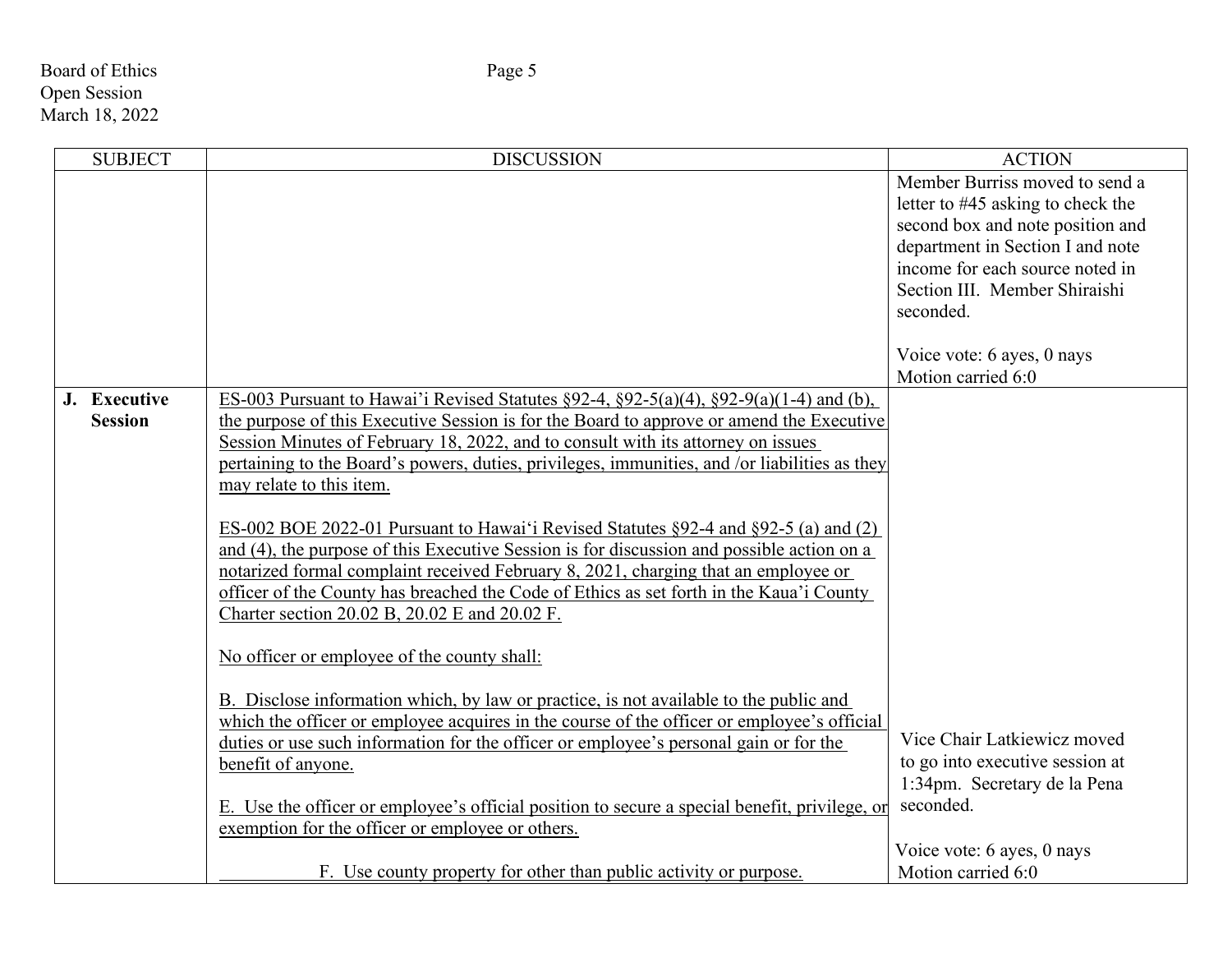Board of Ethics Page 6 Open Session March 18, 2022

| <b>SUBJECT</b>      | <b>DISCUSSION</b>                                                                     | <b>ACTION</b>                     |
|---------------------|---------------------------------------------------------------------------------------|-----------------------------------|
| K. Return to        |                                                                                       | The Board resumed in Open         |
| <b>Open Session</b> |                                                                                       | Session at 1:40 p.m.              |
|                     |                                                                                       |                                   |
|                     |                                                                                       | Roll call:                        |
|                     |                                                                                       | Member Burriss: present & alone   |
|                     |                                                                                       | Member Shiraishi: present & alone |
|                     |                                                                                       | Member Toyofuku: present &        |
|                     |                                                                                       | alone                             |
|                     |                                                                                       | Secretary de la Pena: present     |
|                     |                                                                                       | $&$ alone                         |
|                     |                                                                                       | Vice Chair Latkiewicz: present    |
|                     |                                                                                       | & alone                           |
|                     |                                                                                       | Chair Gentry: present & alone     |
|                     |                                                                                       | Six members present, quorum.      |
|                     | Ratify on Board actions taken in Executive Session.                                   | Secretary de la Pena moved to     |
|                     |                                                                                       | ratify the actions taken by the   |
|                     |                                                                                       | Board in Executive Session.       |
|                     |                                                                                       | Vice Chair Latkiwicz              |
|                     |                                                                                       | seconded.                         |
|                     |                                                                                       |                                   |
|                     |                                                                                       | Voice Vote: 6 ayes, 0 nays.       |
|                     |                                                                                       | Motion carried 6:0                |
| L. Announcements    | Next Meeting: Friday, April 8, 2022, at 1:00pm                                        |                                   |
|                     | Public Hearing: Friday, May 20, 2022, at 1:30pm                                       |                                   |
|                     |                                                                                       |                                   |
|                     | Administrator Ching announced that this meeting will be in person. She noted that the |                                   |
|                     | goal is to offer both virtual and in-person in the near future.                       |                                   |
|                     | Administrator Ching announced that this Member Shiraishi's last meeting and           |                                   |
|                     | highlighted work and accomplishments made during her terms, and thanked her for her   |                                   |
|                     | service.                                                                              |                                   |
|                     |                                                                                       |                                   |
|                     | Member Shiraishi stated how proud she is of the group and excited for them to keep    |                                   |
|                     | going.                                                                                |                                   |